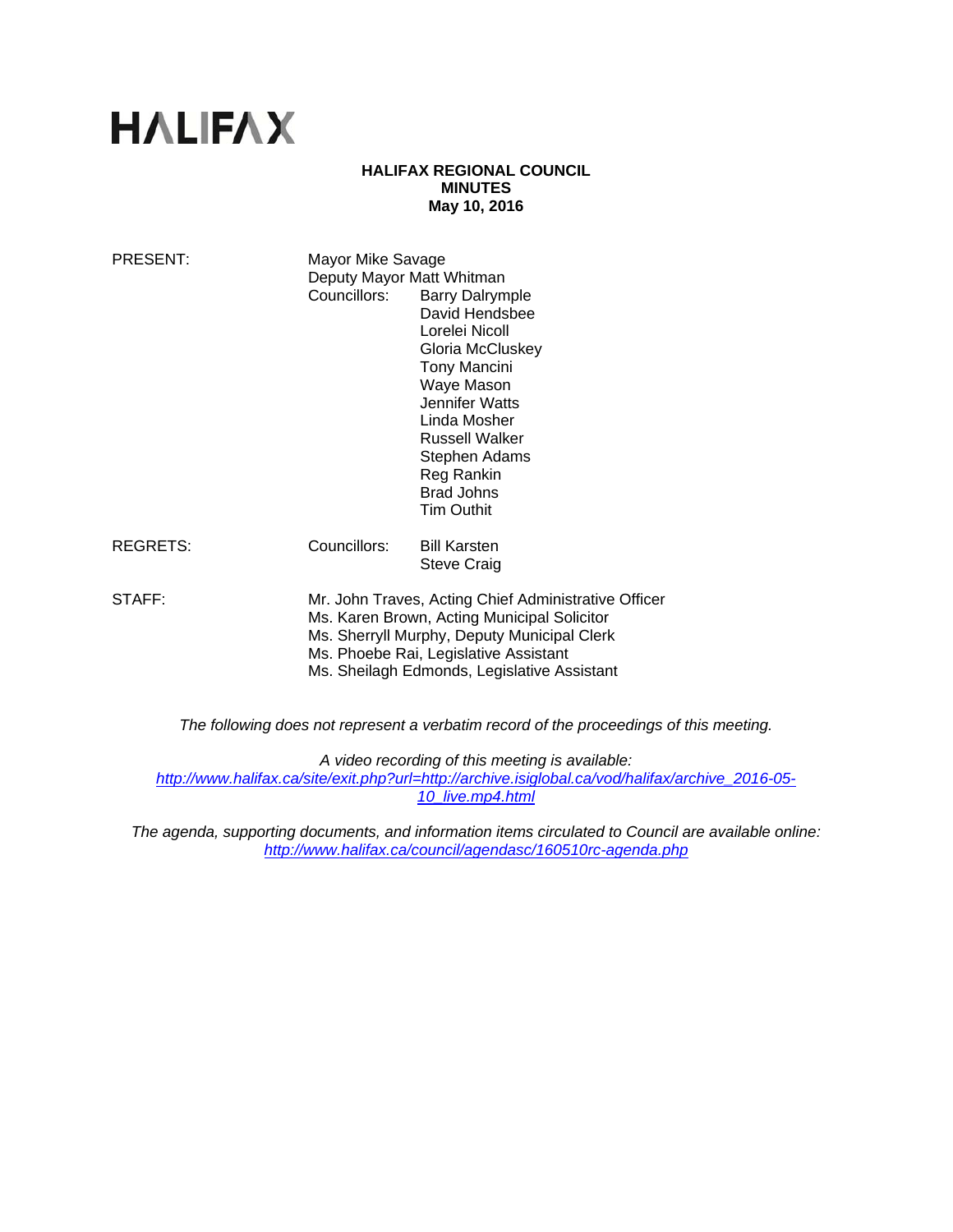*The meeting was called to order at 1:00 p.m., and recessed at 3:07 p.m. Council reconvened at 3:27 p.m. and recessed at 5:00 p.m. Council reconvened at 6:00 p.m. and adjourned at 8:40 p.m.*

# **1. CALL TO ORDER**

The Mayor called the meeting to order at 1:00 p.m. and Council stood for a moment of reflection.

Mayor Savage noted that there will be a presentation of the 2016 Citizenship Awards at 6:00 p.m.

# **2. SPECIAL COMMUNITY ANNOUNCEMENTS & ACKNOWLEDGEMENTS**

Councillors noted a number of special community announcements and acknowledgements.

# **3. APPROVAL OF MINUTES – April 5 & 12, 2016**

MOVED by Councillor McCluskey, seconded by Councillor Nicoll

# **THAT the minutes of April 5 & 12, 2016 be approved as circulated.**

# **MOTION PUT AND PASSED.**

# **4. APPROVAL OF THE ORDER OF BUSINESS AND APPROVAL OF ADDITIONS AND DELETIONS**

Additions:

17.1 Councillor Mason – Commemoration of Edward Cornwallis

Deletions:

- 11. HERITAGE HEARING 1:00 P.M.
	- 11.1 Case H00414 Request to Register 280 Portland Street, Dartmouth as a Municipal Heritage Property

Deputy Mayor Whitman requested Item 13.1 Councillor Karsten – Review of 2007 Crosswalk Task Force Policy be deferred to the May 24, 2016 meeting of Regional Council, to which Council agreed.

MOVED by Councillor Mason, seconded by Councillor Johns

## **THAT the agenda be approved as amended.**

Two-third majority vote required.

# **MOTION PUT AND PASSED.**

- **5. BUSINESS ARISING OUT OF THE MINUTES NONE**
- **6. CALL FOR DECLARATION OF CONFLICT OF INTERESTS NONE**
- **7. MOTIONS OF RECONSIDERATION NONE**
- **8. MOTIONS OF RESCISSION NONE**
- **9. CONSIDERATION OF DEFERRED BUSINESS NONE**
- **10. NOTICES OF TABLED MATTERS NONE**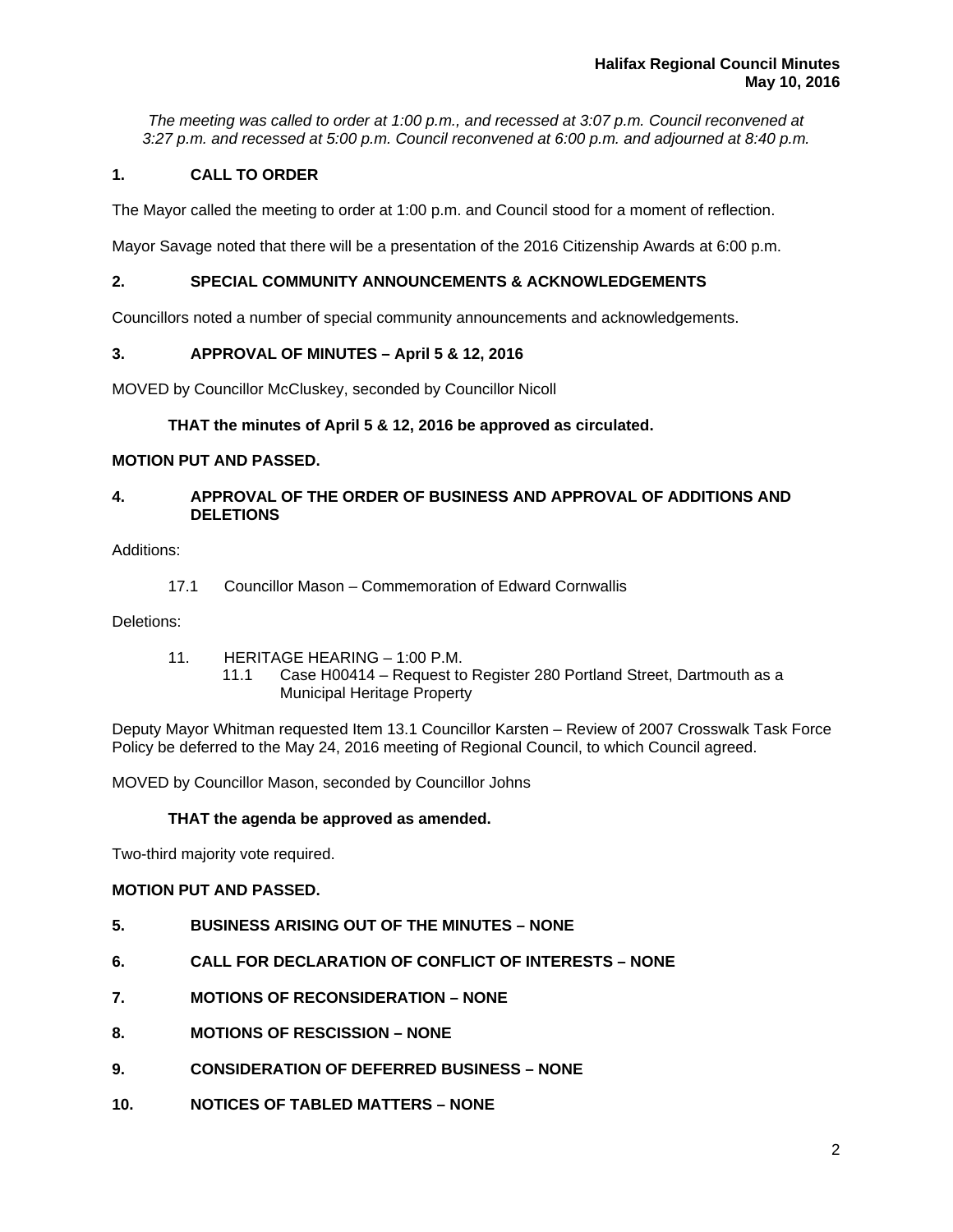# **11. HERITAGE HEARING – 1:00 P.M.**

## **11.1 Case H00414 – Request to Register 280 Portland Street, Dartmouth as a Municipal Heritage Property**

The following was before Council:

- A recommendation report submitted by the Chair of the Heritage Advisory Committee dated March 8, 2016, with attached staff report dated January 18, 2016
- An extract of minutes from the March 22, 2016 meeting of Regional Council

This matter was deleted from the agenda during the setting of the order of business.

# **12. CORRESPONDENCE, PETITIONS & DELEGATIONS**

## **12.1 Correspondence**

The Clerk noted that correspondence was received for items 14.1.5, 15.1, and 17.1.This correspondence was circulated to Council. For a detailed list of correspondence received, please refer to the specific agenda item.

## **12.1.1 Fly-Past Request – 2016 Battle of Britain Parade and Ceremony**

The following was before Council:

Correspondence dated April 30, 2016 from Paul MacDonald

MOVED by Councillor McCluskey, seconded by Councillor Mancini

**THAT Halifax Regional Council grant permission for a SeaKing or Cyclone fly-past at an altitude of 500 feet on Sunday, September 18, 2016 at approximately 2:10 p.m. over Sullivan's Pond, Dartmouth in conjunction with the 2016 Battle of Britain Parade and Ceremony.** 

## **MOTION PUT AND PASSED UNANIMOUSLY.**

Not present: Councillors Karsten and Craig.

## **12.2 Petitions**

## **12.2.1 Councillor Watts**

Petition submitted containing 1041 signatures requesting that Regional Council direct municipal staff to explore options for: a) preventing the demolition of a large number of properties near Robie and North Streets, and/or b) preventing the expansion of the car sales lot around Colonial Honda (located at 2657 Robie Street) into adjacent lots; and, c) ensuring that the primarily residential character of the neighbourhood is retained.

MOVED by Councillor Watts, seconded by Councillor Mason

## **THAT Halifax Regional Council request an information report regarding the request contained in the petition.**

A brief discussion ensued. Ms. Karen Brown, Acting Solicitor advised that if Council wishes to provide direction to staff on matters arising from a petition, notice of motion should be provided or waived.

The motion was withdrawn with the consent of Regional Council. **13. INFORMATION ITEMS BROUGHT FORWARD – April 26, 2016**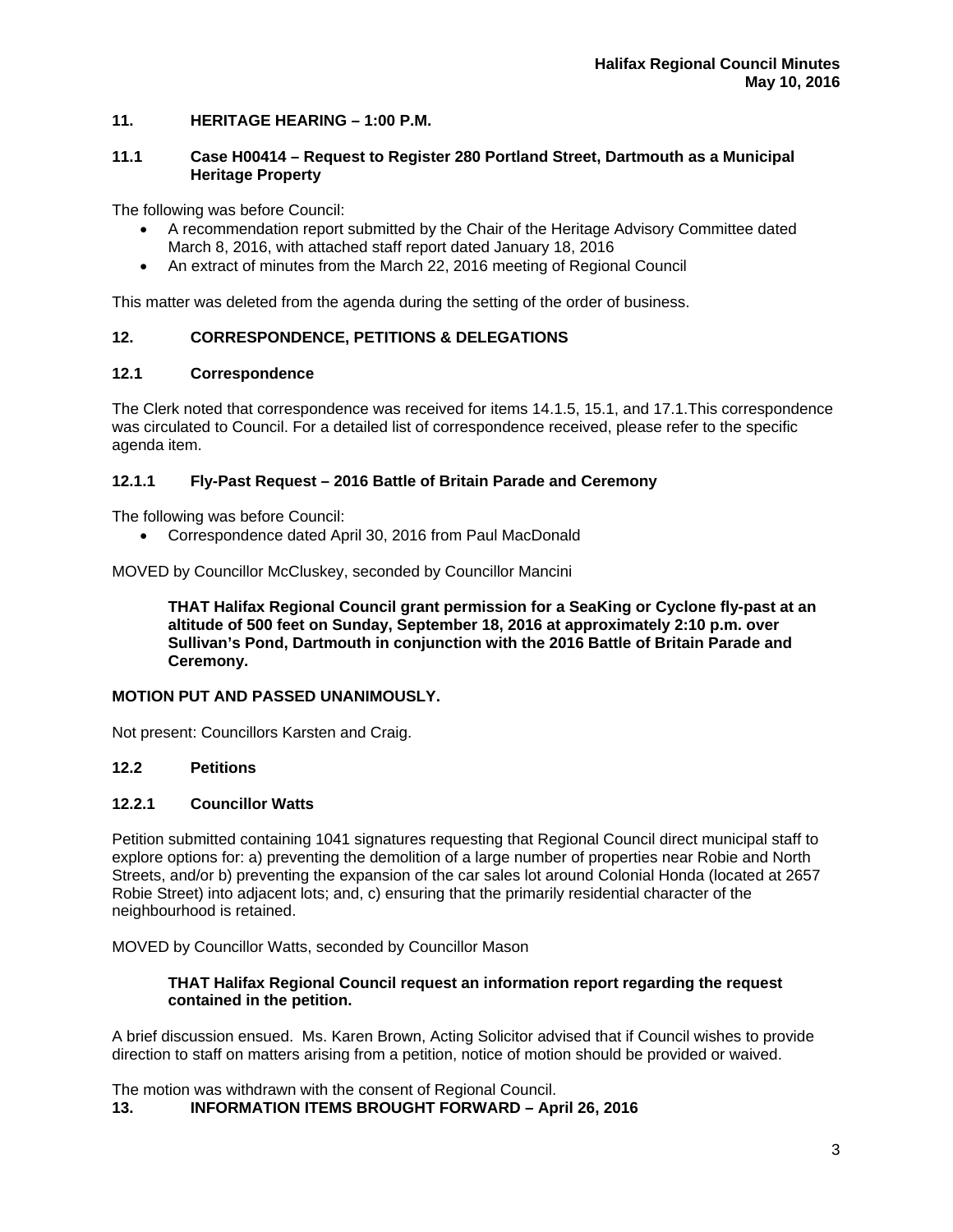# **13.1 Councillor Karsten – Review of 2007 Crosswalk Task Force Policy**

The following was before Council:

A staff information report dated March 15, 2016

This matter was deferred to the May 24, 2016 meeting of Regional Council during the approval of the order of business.

## **14. REPORTS**

# **14.1 CHIEF ADMINISTRATIVE OFFICER**

# **14.1.1 Award – Q16M022 Maintenance Agreement for Facility Emergency Generators**

The following was before Council:

A staff recommendation report dated April 4, 2016

MOVED by Councillor Rankin, seconded by Councillor McCluskey

**THAT Halifax Regional Council award RFQ number Q16M022 to Eastern Alternative Power Systems for a total tender price of \$1,797,616 (net HST included), with funding from W213, W203, W169, R680, R681, R683, B034, and P425 as outlined in the Financial Implications section of the staff report dated April 4, 2016 for a five-year term from 01 May 2016, to 30 April 2021, pending Ministerial Approval.** 

In response to a question regarding what conditions necessitate seeking Ministerial Approval, Ms. Jane Pryor, Manager of Procurement indicated that she would consult the legislation and provide this information to Council at a later date.

Ms. Diane Moulton, Manager, Municipal Facilities Maintenance and Operations responded to questions of clarification regarding the costs associated with emergency generators. Highlights include:

- There are fifty-two municipal facilities with emergency electrical power supply generators that receive weekly, semi-annual, and annual inspections; and
- The municipality does not currently have the in-house expertise or capacity to conduct the inspections on these generators.

MOVED by Councillor Rankin, seconded by Deputy Mayor Whitman

# **THAT the matter be deferred to the May 24, 2016 meeting of Regional Council pending staff providing additional information regarding possible alternatives for maintenance of facility emergency generators.**

Mr. John Traves, Acting Chief Administrative Officer indicated that if the matter is deferred a report could be provided that would outline alternatives and challenges regarding completing the work in-house.

## **MOTION TO DEFER PUT AND PASSED.** (13 in favour, 2 against)

In favour: Mayor Savage, Deputy Mayor Whitman, Councillors Dalrymple, Hendsbee, Nicoll, Mancini, Mason, Watts, Mosher, Adams, Rankin, Johns, and Outhit.

Against: Councillors McCluskey and Walker.

Not present: Councillors Karsten and Craig.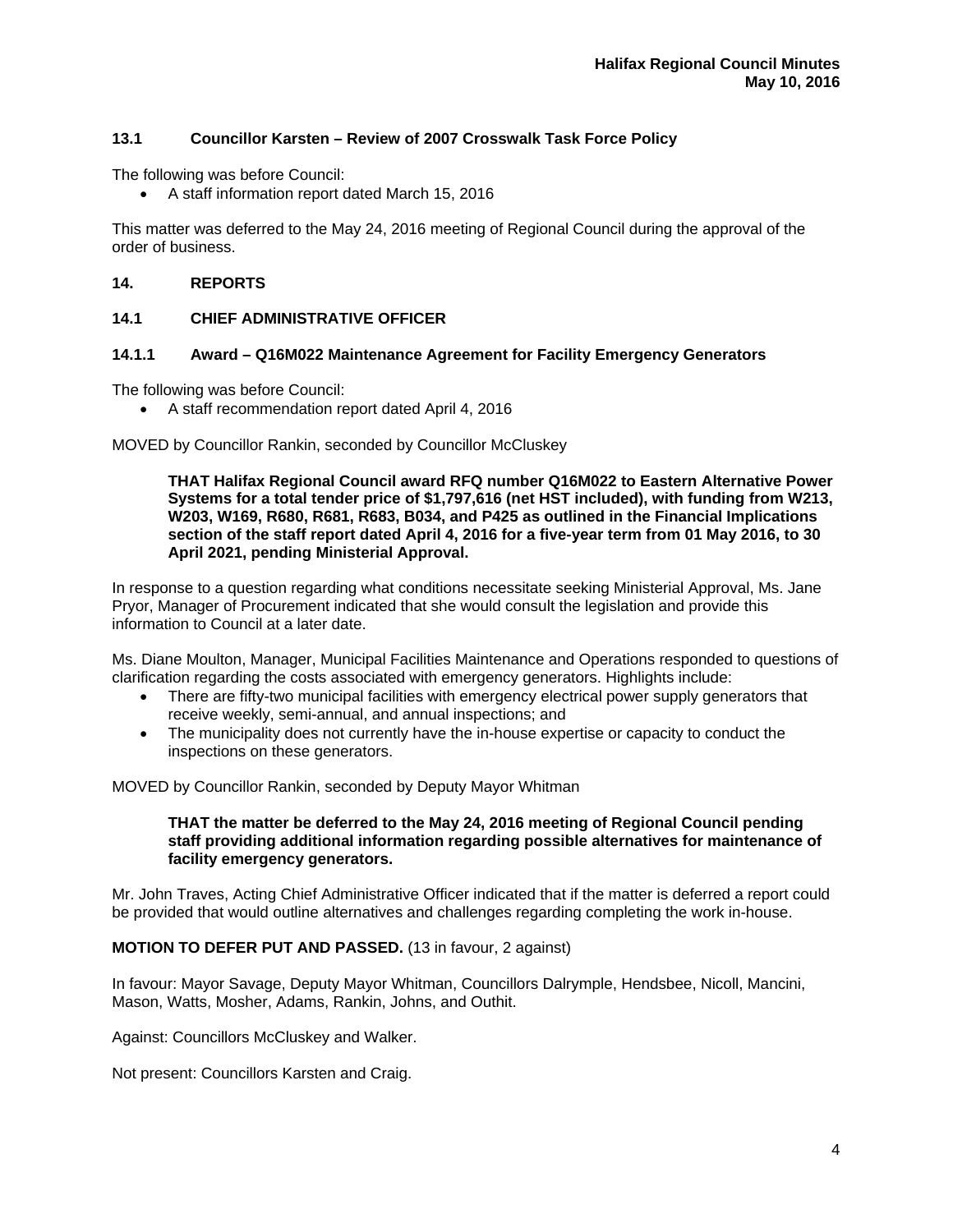# **14.1.2 Award – Unit Tender Price No. 16-210, Resurfacing and New Sidewalk, Smallwood Avenue & Gander Avenue – East Region**

The following was before Council:

A staff recommendation report dated March 31, 2016

MOVED by Councillor Nicoll, seconded by Councillor McCluskey

**THAT Halifax Regional Council:** 

- **1. Approve a budget increase of \$57,044 (net HST included) to Project Account No. CR000005 – Street Recapitalization, funded through cost sharing with Halifax Water.**
- **2. Award Tender No. 16-210, Resurfacing and New Sidewalk, Smallwood Avenue and Gander Avenue – East Region, to the lowest bidder meeting specifications, Dexter Construction Company Limited for a Total Tender Price of \$603,504 (net HST included) with funding from Project Account Nos. CR000005 - Street Recapitalization and CTU00420 – New Sidewalks, as outlined in the Financial Implications section of the staff report dated March 31, 2016.**

# **MOTION PUT AND PASSED UNANIMOUSLY.**

Not present: Councillors Karsten and Craig.

## **14.1.3 Award – Unit Price Tender No. 16-214, Street Recapitalization & Water Main Renewal – Tillock Drive and Tillock Court – Central Region**

The following was before Council:

A staff recommendation report dated April 11, 2016

MOVED by Councillor Johns, seconded by Deputy Mayor Whitman

**THAT Halifax Regional Council:** 

- **1. Approve a budget increase of \$256,059 (net HST included) to Project Account No. CR000005 – Street Recapitalization, funded through cost sharing with Halifax Water; and**
- **2. Award Tender No. 16-214, Street Recapitalization & Water Main Renewal Tillock Drive and Tillock Court – Central Region, to the lowest bidder meeting specifications, Sackville Trenching Limited for a Total Tender Price of \$607,532 (net HST included) with funding from Project Account No. CR000005 – Street Recapitalization, as outlined in the Financial Implications section of the staff report dated April 11, 2016.**

## **MOTION PUT AND PASSED UNANIMOUSLY.**

Not present: Councillors Karsten and Craig.

**14.1.4 Award – Request for Proposal (RFP) No. 15-344 Supply and Deliver Up To 60 Buses over a Three Year Period with Option to Renew for up to 40 Additional Buses over Two One Year Periods** 

The following was before Council:

A staff recommendation report dated April 21, 2016

MOVED by Councillor Rankin, seconded by Councillor Mason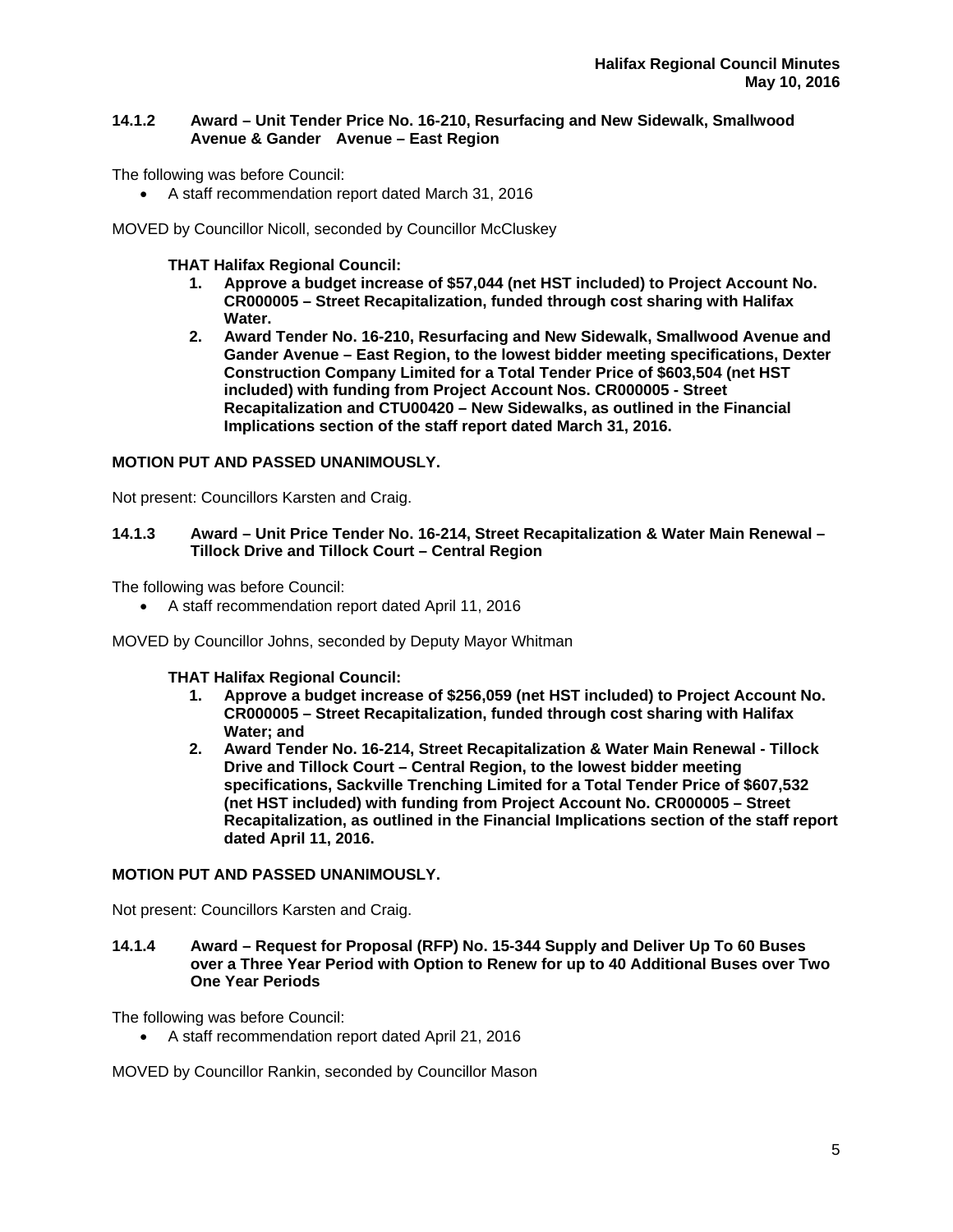**THAT Halifax Regional Council:** 

- **1. Award RFP P15-344 for up to 60 buses over a three year period with option to renew for up to 40 additional buses over two additional one year periods to the highest scoring proponent, Nova Bus Ltd;**
- **2. Authorize a total purchase of \$16,900,996 (net HST included) with funding from CM020002 - MetroX Replacement and CV020004 - Conventional Bus Replacement for the purchase of 30 buses as outlined in the Financial Implications section of the staff report dated April 21, 2016; and**
- **3. Authorize staff to purchase up to a total of 30 12.2 meter Transit Buses in years two and three of the agreement with funding from CV020003 - Conventional Bus Expansion and CV020004 - Conventional Bus Replacement, subject to approval of the 2017/18 and 2018/19 Project Budgets by Halifax Regional Council.**

Responding to questions of clarification, Mr. David Reage, Acting Director, Halifax Transit advised that the staff recommendation is to award an initial three year contract for sixty buses, with the option to extend to five years and an additional forty buses. He advised that if the full five year contract is awarded, this would bring Halifax Transit to an almost fully accessible fleet for those using mobility aids.

# **MOTION PUT AND PASSED UNANIMOUSLY.**

Not present: Councillors Karsten and Craig.

# **14.1.5 Potential Capital Contribution to the Army Museum**

The following was before Council:

- A staff recommendation report dated May 3, 2016
- Correspondence dated May 6, 2016 from Bruce Gilchrist

MOVED by Councillor Mason, seconded by Councillor Walker

# **THAT Halifax Regional Council not provide the funding requested by the Army Museum, Halifax Citadel.**

In response to questions of clarification, Mr. John Traves, Acting Chief Administrative Officer advised that if Council wishes to consider a capital grant of less than \$75,000 it may forward the matter to the Audit and Finance Standing Committee for consideration and identification of a funding source.

# **MAIN MOTION PUT AND DEFEATED.** (4 in favour, 11 against)

In favour: Deputy Mayor Whitman, Councillors Dalrymple, Walker and Rankin.

Against: Mayor Savage, Councillors Hendsbee, Nicoll, McCluskey, Mancini, Mason, Watts, Mosher, Adams, Johns, and Outhit.

Not present: Councillors Karsten and Craig.

MOVED by Councillor Mason, seconded by Deputy Mayor Whitman

**THAT Halifax Regional Council request Audit and Finance consider the Army Museum request for a one time capital grant up to \$25,000 contingent on receipt by the municipality of a proposal including a business case as well as successful fundraising by the proponent from Federal and or Provincial Sources and subject to identification of an appropriate funding source.** 

## **MOTION PUT AND PASSED UNANIMOUSLY.**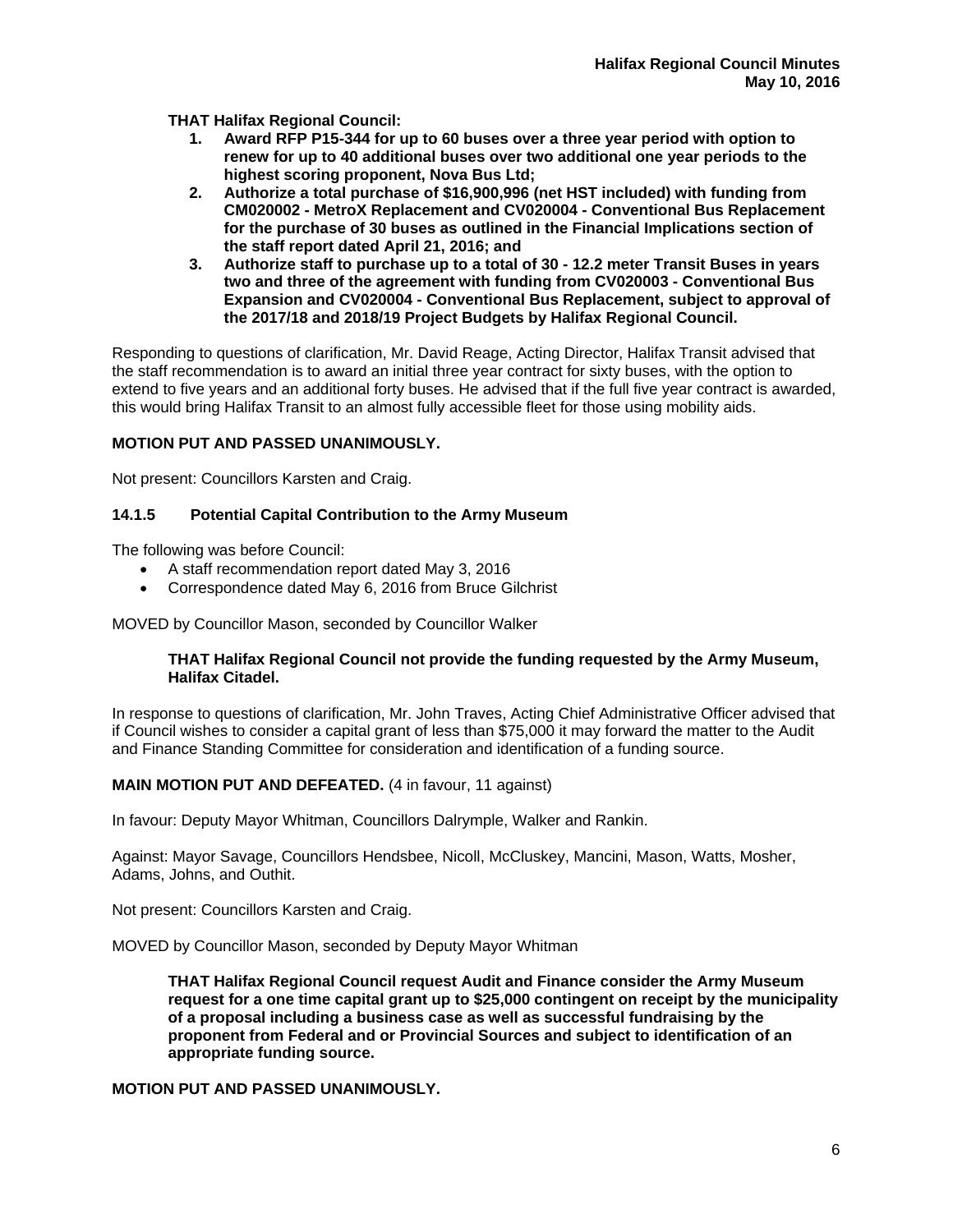Not present: Councillors Karsten and Craig.

## **14.1.6 Community Interest Sale – 220 Lake Loon Road**

The following was before Council:

A staff recommendation report dated May 3, 2016

MOVED by Councillor Nicoll, seconded by Councillor Hendsbee

**THAT Halifax Regional Council schedule a public hearing to consider the sale of 220 Lake Loon Road (PID #00624486) and a portion of 266 Cherrybrook Road (PID #00624155) to the Lake Loon Cherry Brook Development Association for the total proposed purchase price of \$1.00.** 

Councillor Nicoll provided commentary with respect to the history of the property and consultations with area residents. She spoke in favour of holding a public hearing to provide further opportunity for residents to have their voices heard on the matter.

Mr. John Traves, Acting Chief Administrative Officer advised that at the proposed public hearing, the terms of the proposed sale arrangement and contribution agreement would be subject to discussion.

# **MOTION PUT AND PASSED UNANIMOUSLY.**

Not present: Councillors Karsten and Craig.

# **14.1.7 Flyer Distribution and Litter Strategy**

The following was before Council:

A staff recommendation report dated February 11, 2016

MOVED by Deputy Mayor Whitman, seconded by Councillor Mancini

**THAT Halifax Regional Council recommend that the Mayor write a letter to the Minister of the Environment to:** 

- **1. Provide Support for the litter reduction strategy,**
- **2. Request a review of the litter reduction strategy's effectiveness and to work with stakeholders to improve the plan,**
- **3. Ensure adequate resources are provided to enforce the litter provisions of the Environment Act of Nova Scotia,**
- **4. Continue to issue Environmental Warning Reports to offenders.**

MOVED by Deputy Mayor Whitman, seconded by Councillor Mancini

**THAT the motion be amended to provide:** 

- **5. Request that the Litter Reduction Strategy include "On properties where junk mail is accepted it must be placed:** 
	- **a) in a mail box;**
	- **b) in a mail slot;**
	- **c) in a receptacle identified for this purpose;**
	- **d) on a newspaper rock or hooked to it;**
	- **e) in an apartment building lobby; or**
	- **f) on the door handle if the junk mail is delivered in a bag."**

A brief discussion ensued, with Councillors suggesting that staff consider including some information contained in the report dated February 11, 2016 on the municipal website.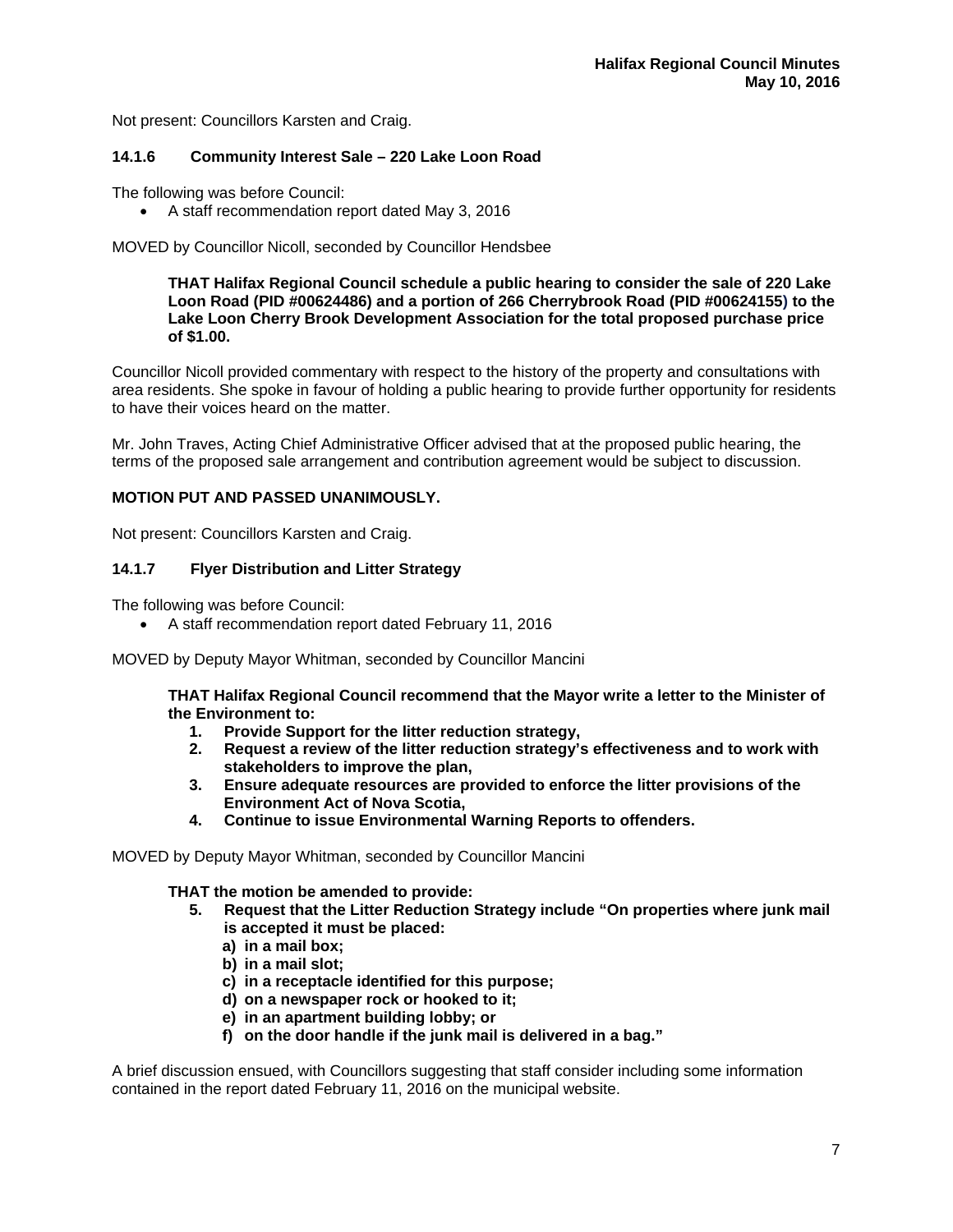# **MOTION TO AMEND PUT AND PASSED UNANIMOUSLY.**

Not present: Councillors Karsten and Craig.

The question was called on the main motion, as amended.

# **AMENDED MOTION PUT AND PASSED UNANIMOUSLY.**

Not present: Councillors Karsten and Craig.

Council recessed at 3:06 p.m. and resumed at 3:27 p.m.

# **14.1.8 Proposed Amendment to Administrative Order 48, Respecting the Creation of Community Councils – Renaming District 12**

The following was before Council:

A staff recommendation report dated April 14, 2016

Notice of Motion was given on April 26, 2016.

MOVED by Councillor Rankin, seconded by Councillor Watts

#### **THAT Halifax Regional Council adopt the proposed amendments to Administrative Order 48, Respecting the Creation of Community Councils, as set out in Attachment 2 of the staff report dated April 14, 2016.**

## **MOTION PUT AND PASSED UNANIMOUSLY.**

Not present: Councillors Karsten, McCluskey, Craig and Outhit.

# **14.1.9 Council Resolution for** *Diverse Voices for Change* **Project**

The following was before Council:

A staff recommendation report dated April 15, 2016

MOVED by Councillor Watts, seconded by Councillor Nicoll

**THAT Halifax Regional Council pass the resolution in Attachment 2 of the staff report dated April 15, 2016 to endorse HRM's participation and invite Council's participation in Federation of Canadian Municipality's (FCM)** *Diverse Voices for Change* **from March 8, 2016 to August 2018.** 

Responding to questions of clarification, Ms. Maggie MacDonald, Managing Director, Government Relations and External Affairs advised that Members of Regional Council would be invited to participate on the project steering committee.

## **MOTION PUT AND PASSED UNANIMOUSLY.**

Not present: Councillors Karsten and Craig.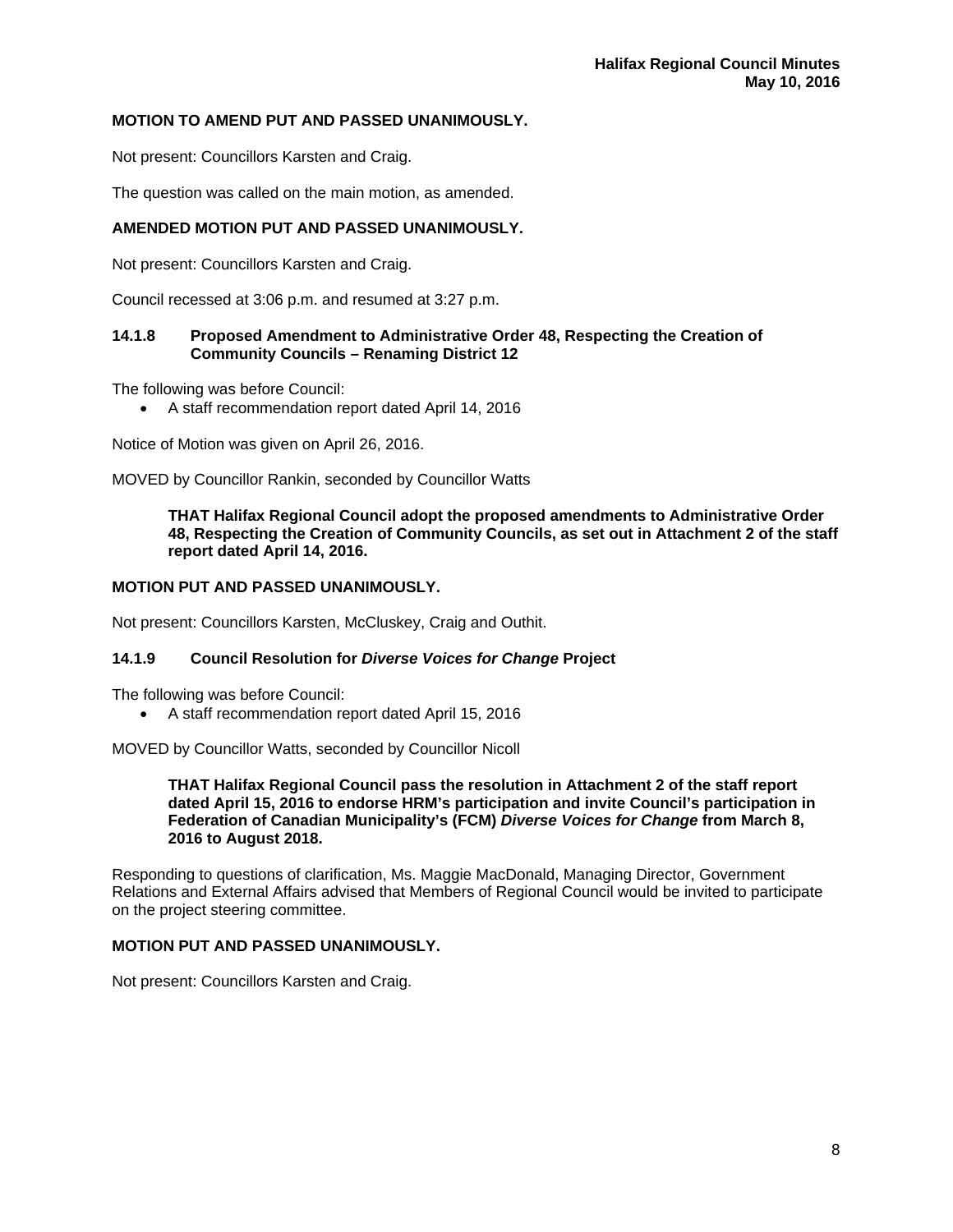# **14.2 TRANSPORTATION STANDING COMMITTEE**

# **14.2.1 Devonshire Avenue Pedestrian and Bicycle Improvements**

The following was before Council:

 A recommendation report submitted by the Chair of the Transportation Standing Committee dated May 2, 2016, with attached staff report dated March 21, 2016

MOVED by Councillor Outhit, seconded by Deputy Mayor Whitman

**THAT Halifax Regional Council approve the installation of 1.3 km of bicycle lanes and related pedestrian improvements as described in the staff report dated March 21, 2016, on both sides of Devonshire Avenue and on Duffus Street between Novalea Drive and Isleville Street.** 

Concern was expressed regarding the feasibility of a bicycle lane considering the curbs on both sides of the street as well as heavy truck traffic.

It was noted that members of the cycling community had been consulted by staff and provided strong support for the project.

# **MOTION PUT AND PASSED.** (13 in favour, 1 against)

In favour: Mayor Savage, Deputy Mayor Whitman, Councillors Dalrymple, Hendsbee, Nicoll, McCluskey, Mancini, Mason, Watts, Mosher, Adams, Rankin and Outhit.

Against: Councillor Walker.

Not present: Councillors Karsten, Johns and Craig.

# **14.2.2 2016/2017 Pedestrian Safety Action Plan**

The following was before Council:

 A recommendation report submitted by the Chair of the Transportation Standing Committee dated May 2, 2016, with attached staff report dated April 1, 2016

MOVED by Councillor Outhit, seconded by Deputy Mayor Whitman

## **THAT Halifax Regional Council approve the 2016-2017 Pedestrian Safety Action Plan, included as Attachment 1 to the staff report dated April 1, 2016.**

Mr. Taso Koutroulakis, Manager, Traffic Management responded to questions of clarification, noting the following:

- Council has previously provided direction to paint road lines twice a year in the downtown and on arterials, where required, and that durable markings may be applied in some areas; and
- Staff plan to test some solar powered rapid flashing beacons, but that these must be sited appropriately with consideration given to tree canopy.

# **MOTION PUT AND PASSED UNANIMOUSLY.**

Not present: Councillors Karsten and Craig.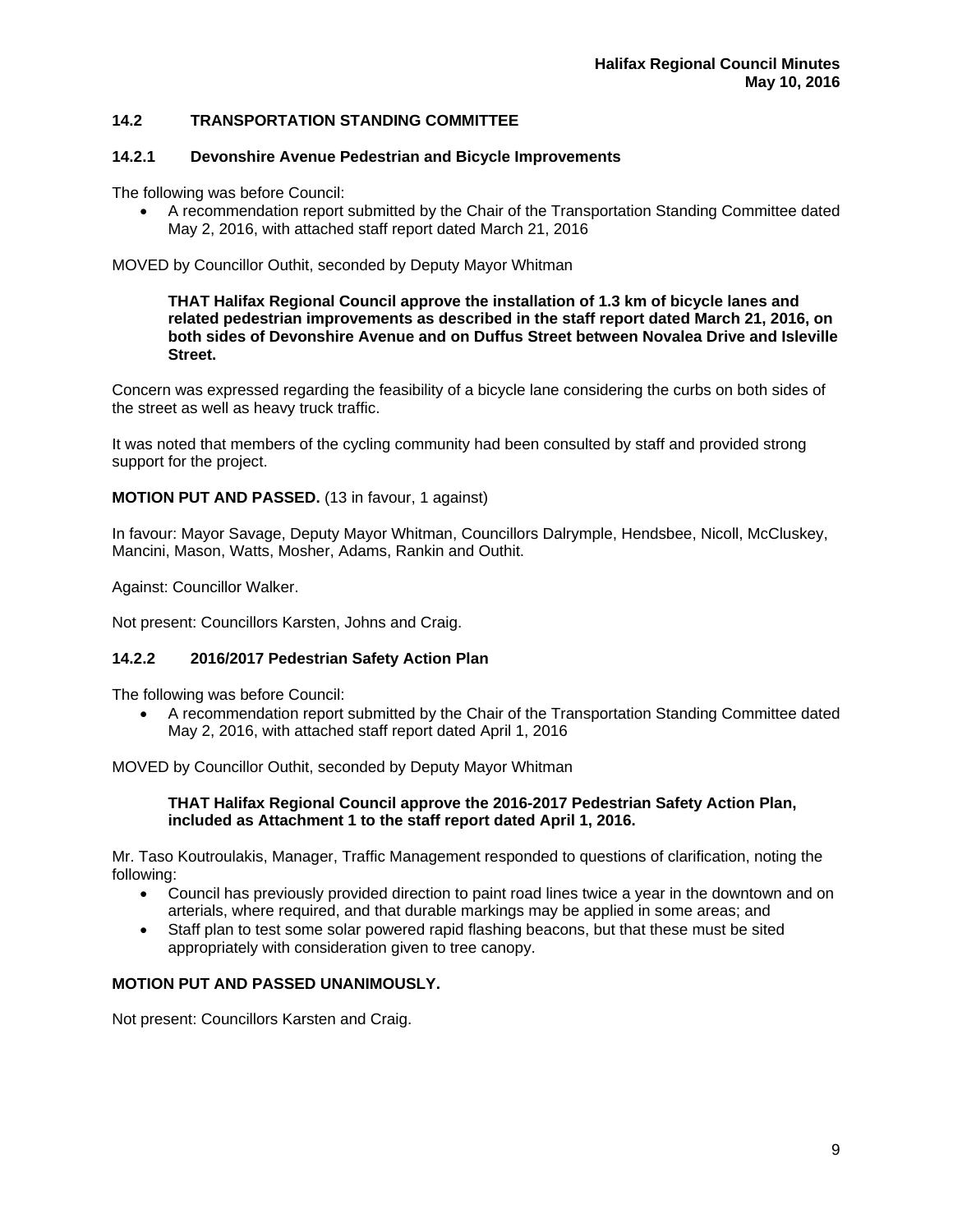# **14.2.3 Crosswalk Safety Advisory Committee (CSAC) Continuance**

The following was before Council:

 A recommendation report submitted by the Chair of the Transportation Standing Committee dated April 29, 2016, with attached staff report dated April 15, 2016

MOVED by Councillor Rankin, seconded by Councillor Mason

**THAT Halifax Regional Council:** 

- **1. Determine that the work of the Crosswalk Safety Advisory Committee, as outlined in the terms of reference in Attachment 1 of the staff report dated April 15, 2016, is complete and that the Crosswalk Safety Advisory Committee be dissolved;**
- **2. Direct staff to prepare an annual report on crosswalk and pedestrian safety for the Transportation Standing Committee as per the discussion section of the staff report dated April 15, 2016; and**
- **3. Direct staff to consider amendments to Administrative Order 1 to include road and pedestrian safety as a Regional Transportation issue within the Terms of Reference of the Transportation Standing Committee.**

Members of Council provided commentary with respect to the value of the achievements of the Crosswalk Safety Advisory Committee and the passion and ideas brought forward by members of the Committee. It was noted that the mandate had been completed and that remaining work could be accomplished at the Transportation Standing Committee.

There was a brief discussion regarding the proposed annual report to the Transportation Standing Committee, with some Councillors suggesting that greater frequency in reporting would help to maintain focus on the issue of crosswalk safety.

MOVED by Deputy Mayor Whitman, seconded by Councillor Walker

# **THAT part two of the motion be amended to provide for semi-annual reporting to the Transportation Standing Committee.**

# **MOTION TO AMEND PUT AND PASSED UNANIMOUSLY.**

Not present: Councillors Karsten, Johns and Craig.

The question was called on the main motion as amended.

# **AMENDED MOTION PUT AND PASSED UNANIMOUSLY.**

Not present: Councillors Karsten, Johns and Craig.

# **14.3 HALIFAX AND WEST COMMUNITY COUNCIL**

## **14.3.1 Safe Waterfront Access, PID 00560789**

The following was before Council:

 A recommendation report submitted by the Chair of the Halifax and West Community Council dated April 20, 2016, with attached staff report dated April 11, 2016

MOVED by Councillor Adams, seconded by Councillor Walker

**THAT Halifax Regional Council direct staff to retain the roadside property at PID#00560789 for its scenic values for users of Highway #333 and the community and not designate the site as safe water access to Prospect Bay.**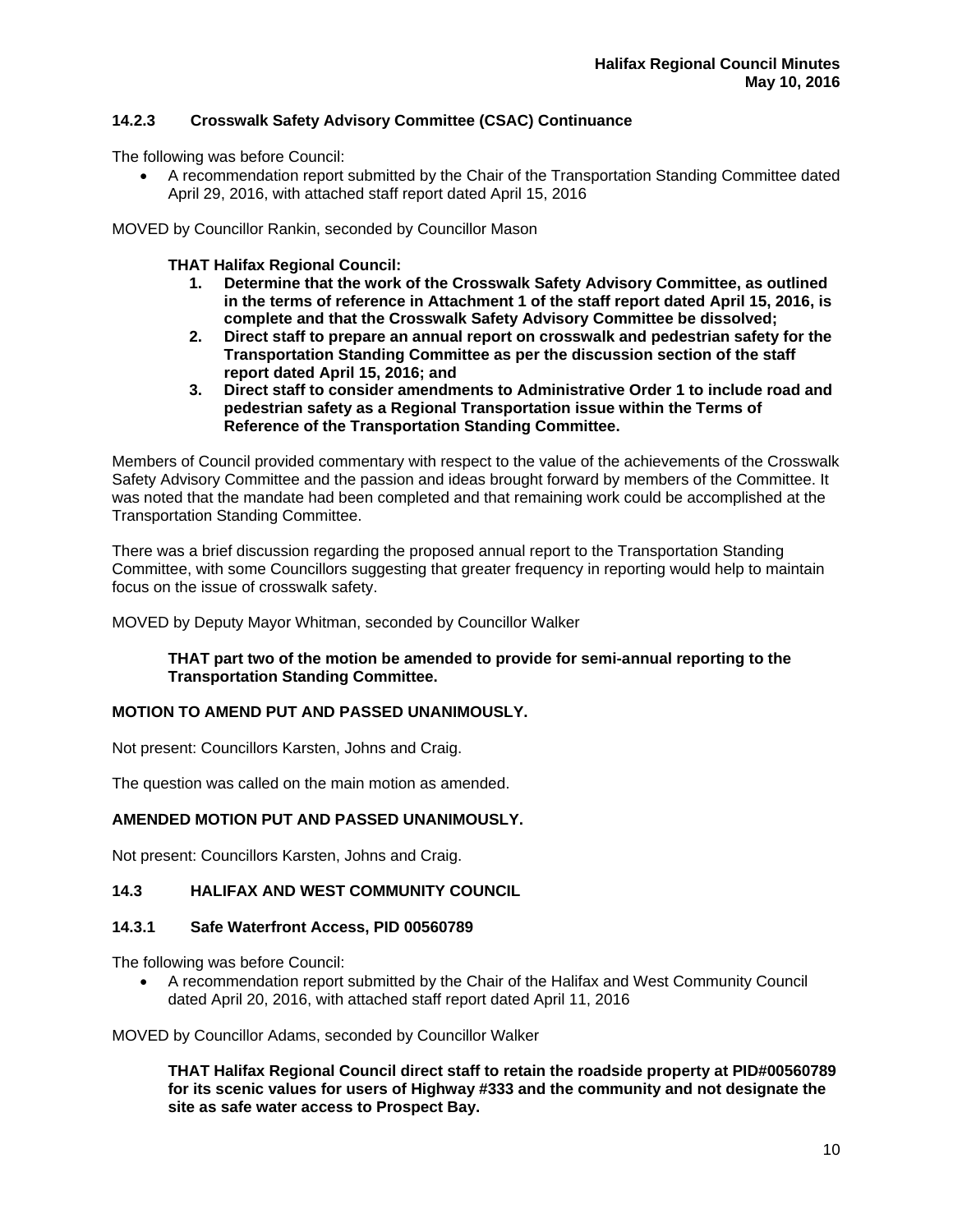## **MOTION PUT AND PASSED UNANIMOUSLY.**

Not present: Councillors Karsten, Johns and Craig.

## **14.3.2 Herring Cove Road Traffic Concerns**

The following was before Council:

 A recommendation report submitted by the Chair of the Halifax and West Community Council dated April 20, 2016, with attached staff report dated March 12, 2016

MOVED by Councillor Mosher, seconded by Councillor Adams

**THAT Halifax Regional Council forward the report dated March 12, 2016 to staff to consider inclusion of the recommended traffic solutions for the Herring Cove Road in the capital budget for the 2017/18 fiscal year.** 

#### **MOTION PUT AND PASSED UNANIMOUSLY.**

Not present: Councillors Karsten and Craig.

## **14.4 GRANTS COMMITTEE**

# **14.4.1 Community Grants Program 2016-2017 – Recommended Awards**

The following was before Council:

 A recommendation report submitted by the Chair of the Grants Committee dated May 2, 2016, with attached staff report dated April 21, 2016

MOVED by Councillor Dalrymple, seconded by Councillor Walker

#### **THAT Halifax Regional Council:**

- **1. Approve 55 awards for a combined total of \$432,751, as detailed in Attachment 2 of the staff report dated April 21, 2016, from operating account M311-8004 Community Grants Program;**
- **2. Direct staff to submit a Supplementary Report with recommendations in regard to capital funding opportunities for rural transit; and**
- **3. Direct staff to submit a Supplementary Report with recommendations in regard to recreational trails, including motorized, that are not part of the HRM Active Transportation network or municipal parks programming.**

## **MOTION PUT AND PASSED UNANIMOUSLY.**

Not present: Councillors Karsten, Johns and Craig.

MOVED by Councillor McCluskey, seconded by Councillor Nicoll

## **THAT the balance of the request from the Lake Loon/Cherry Brook Development Association be referred back to the Grants Committee for further consideration.**

# **MOTION PUT AND PASSED UNANIMOUSLY.**

Not present: Councillors Karsten, Johns and Craig.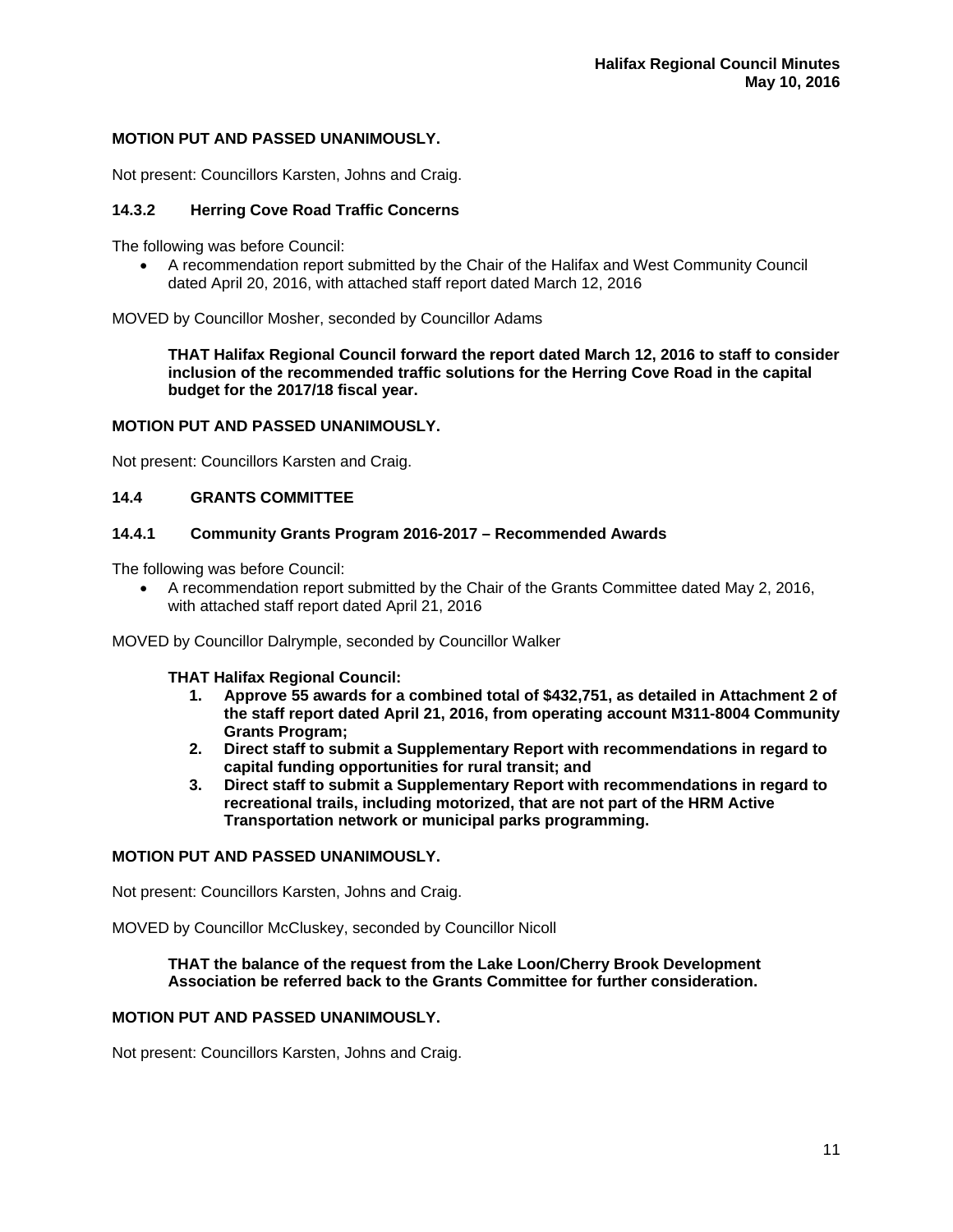MOVED by Councillor Mosher, seconded by Councillor Mancini

**THAT the balance of the request from the St. James Anglican Church – Halifax – Capital Grant/Building Upgrade be referred back to the Grants Committee for further consideration.** 

## **MOTION PUT AND PASSED UNANIMOUSLY.**

Not present: Councillors Karsten, Johns and Craig.

## **14.4.2 Less than Market Value Lease Agreement to Spencer House Seniors Centre for 5596 Morris Street, Halifax**

The following was before Council:

 A recommendation report submitted by the Chair of the Grants Committee dated May 2, 2016, with attached staff report dated March 23, 2016

MOVED by Councillor Mason, seconded by Councillor Watts

**THAT Halifax Regional Council authorize the Mayor and Municipal Clerk to enter into a less than market lease agreement with Spencer House Seniors Centre for the leased premises located at 5596 Morris Street, Halifax, as per the key terms and conditions set out in Table 1 of the discussion section of the Staff Report dated March 23, 2016.** 

## **MOTION PUT AND PASSED UNANIMOUSLY.**

Not present: Councillors Karsten and Craig.

## **14.5 HERITAGE ADVISORY COMMITTEE**

# **14.5.1 Case H00412 – Request to Register 2275 Brunswick Street, Halifax as a Municipal Heritage Property**

The following was before Council:

 A recommendation report submitted by the Chair of the Heritage Advisory Committee dated May 2, 2016, with attached staff report dated March 23, 2016

MOVED by Councillor Hendsbee, seconded by Councillor Nicoll

**THAT Halifax Regional Council set a date for a heritage hearing to consider the heritage registration of 2275 Brunswick Street, Halifax as shown on Map 1 of the March 23, 2016 staff report.** 

## **MOTION PUT AND PASSED UNANIMOUSLY.**

Not present: Councillors Karsten and Craig.

## **14.5.2 851 Young Avenue**

The following was before Council:

 A recommendation report submitted by the Chair of the Heritage Advisory Committee dated May 2, 2016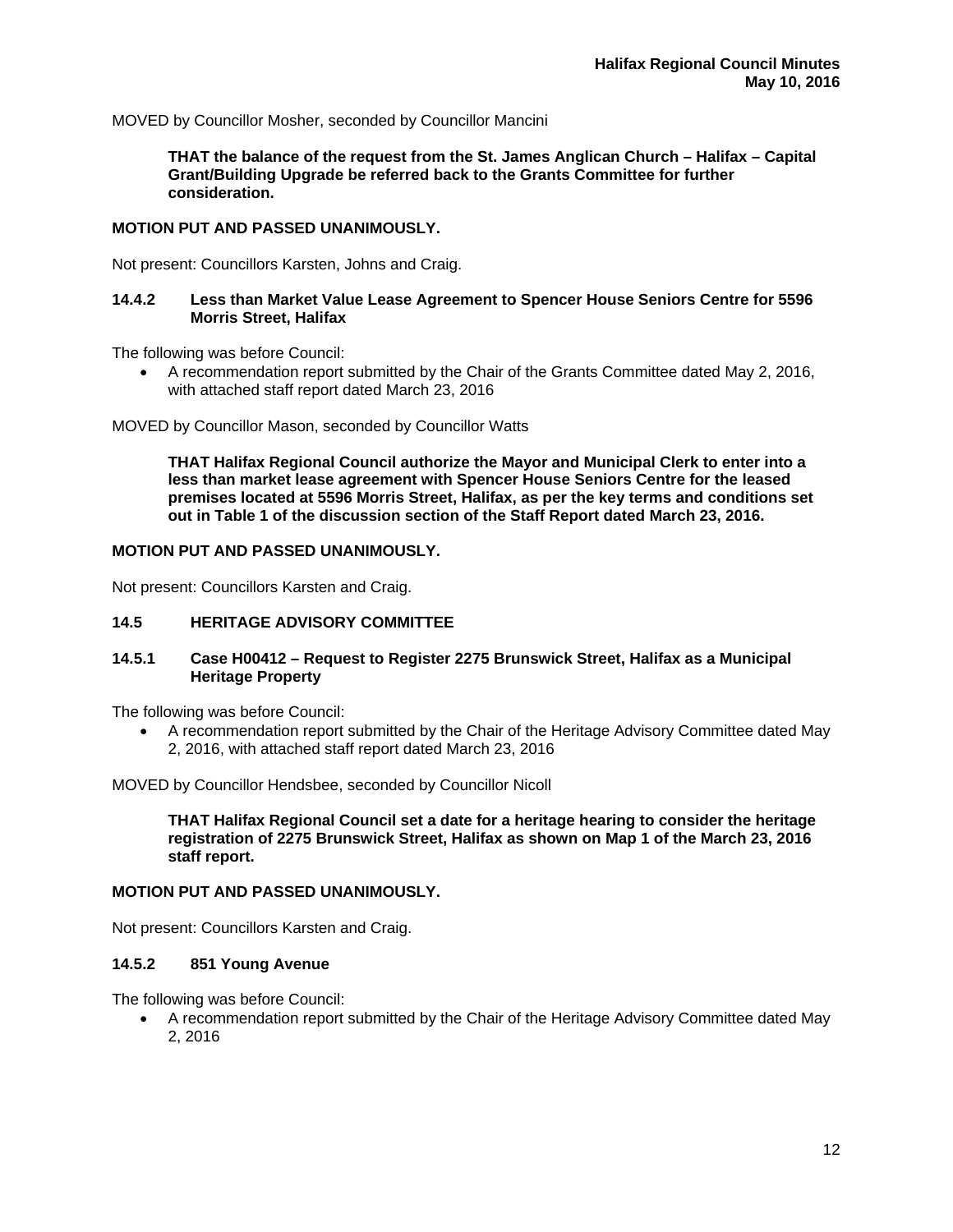MOVED by Councillor Hendsbee, seconded by Councillor Mason

## **THAT Halifax Regional Council consider expediting the municipal heritage registration process for 851 Young Avenue.**

Councillor Mason spoke to the matter, indicating that the demolition of the property is too far advanced to be able to continue with the municipal heritage registration process.

## **MOTION PUT AND DEFEATED.** (3 in favour, 12 against)

In favour: Councillors Hendsbee, Mosher, and Rankin.

Against: Mayor Savage, Deputy Mayor Whitman, Councillors Dalrymple, Nicoll, McCluskey, Mancini, Mason, Watts, Walker, Adams, Johns and Outhit.

Not present: Councillors Karsten and Craig.

#### **14.5.3 Map 6 Heritage Resources – Downtown Halifax Secondary Municipal Planning Strategy – Moratorium**

The following was before Council:

- A recommendation report submitted by the Chair of the Heritage Advisory Committee dated May 2, 2016
- Correspondence dated May 9, 2016 from Janet Morris

MOVED by Councillor Hendsbee, seconded by Councillor Nicoll

**THAT Halifax Regional Council request a staff report with regard to placing a moratorium on the demolition of buildings inventoried as properties which have potential for registration as municipal heritage properties or inclusion in municipal heritage conservation districts, as identified in the Downtown Halifax Secondary Municipal Planning Strategy, Map 6: "Heritage Resources", forming part of the Downtown Halifax Secondary Municipal Planning Strategy, pending consideration of, and incorporation of a strategy for preserving these buildings in the Regional Plan revisions (RP+5).** 

A brief discussion ensued. Some Councillors expressed concern regarding the basis for applying a moratorium and the level of investment that would be required to undertake a full inventory of buildings fitting this description. It was suggested that incentives to registration be provided, and that involuntary registration not be pursued.

**MOTION PUT AND PASSED.** (11 in favour, 4 against)

In favour: Councillors Hendsbee, Nicoll, McCluskey, Mason, Watts, Mosher, Walker, Adams, Rankin, Johns and Outhit.

Against: Mayor Savage, Deputy Mayor Whitman, Councillors Dalrymple and Mancini.

Not present: Councillors Karsten and Craig.

Council recessed at 5:00 p.m. and reconvened at 6:00 p.m.

# **SPECIAL PRESENTATION – 2016 CITIZENSHIP AWARDS**

Deputy Mayor Whitman welcomed all those in attendance for the 2016 Citizenship Awards. Mayor Savage and Councillors presented the awards to the following students: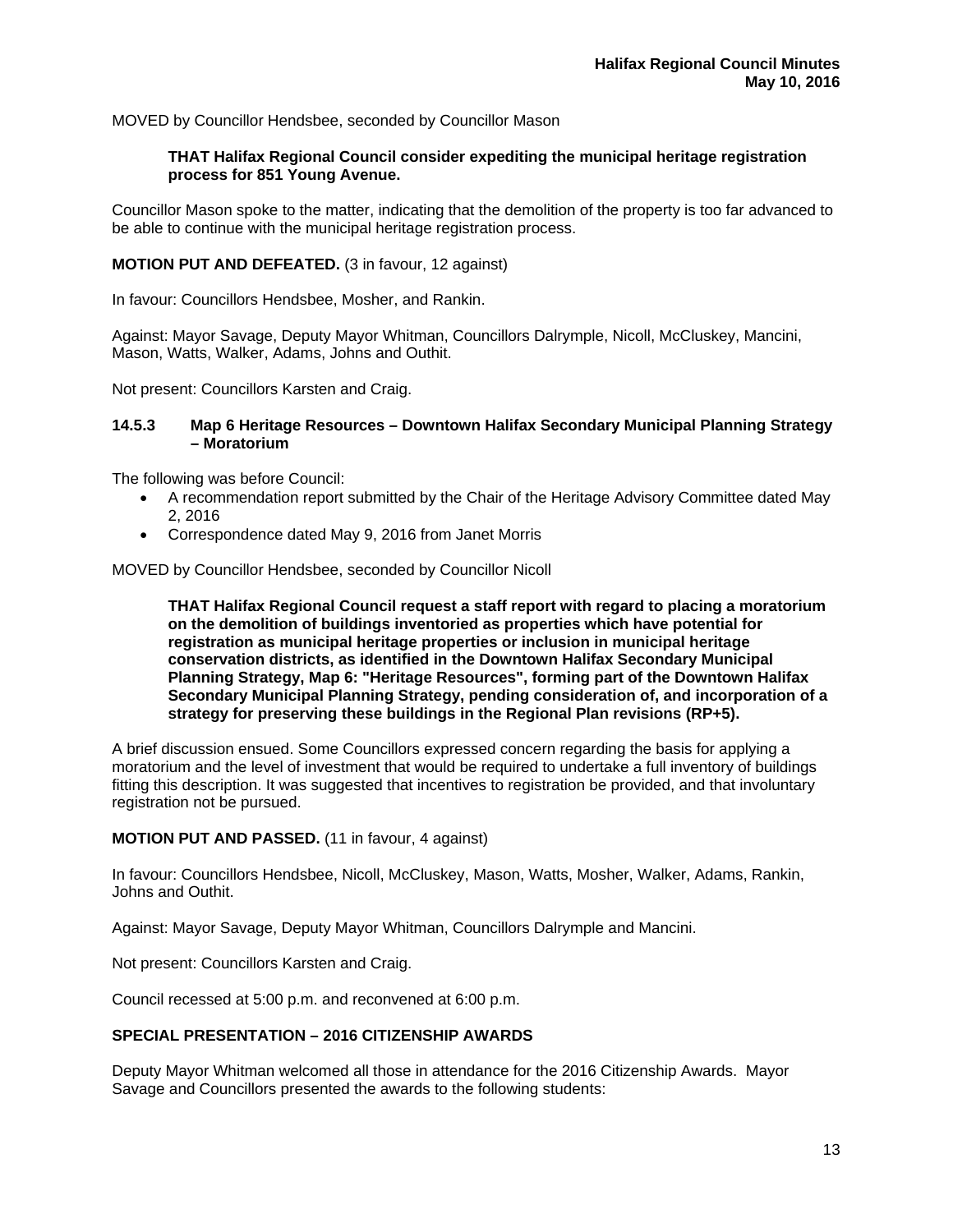Katie Gaetz **Canadiate Contract Contract Contract Contract Contract Contract Contract Contract Contract Contract Contract Contract Contract Contract Contract Contract Contract Contract Contract Contract Contract Contract C** Robyn Pike Ross Road School Emily MacDougall Halifax Christian Academy Kate Fredericks Halifax Central Junior High Blythe O'Connor **Armbrae Academy** Jessalee Luong Cunard Junior High School Trixie Seroy Oxford School Sydnie Paris **Paris Park West School** Elizabeth Graham Ridgecliff Middle School Jaylin Frances Pothier Millwood High School Kailey Webber Sackville High School Carol Toma Bedford Academy Oratile Mogae Sandy Lake Academy

Carmen VanWychen Musquodoboit Rural High School Kaitlyn Hiltz **Duncan MacMillan High School** Maxwell Bauer Gaetz Brook Junior High School Amber Warner **Eastern Passage Education Centre** Laura Moore Ellenvale Junior High School Cole Fauteux Eric Graves Memorial Junior High School Trent Webb Sir Robert Borden Junior High School<br>
Luke Gallant School Bicentennial School **Bicentennial School** Christopher Jennings Caledonia Junior High School John Martin Junior High School Katie Hutten Gorsebrook Junior High School Justina Jollymore-Ward Elizabeth Sutherland School Laurel Sajko<br>
Renee MacLeod
Saint Agnes Junior High School<br>
Fairview Junior High School Fairview Junior High School Judith Duru Brookside Junior High School Wyatt Reinhardt **Herring Cove Junior High School**<br>Theiaj Papa **Highland Park Junior High School** Theiaj Papa **Highland Park Junior High School**<br>Sierra Hill-Williams **Nockingstone Heights School** Rockingstone Heights School Yara Yazbek Clayton Park Junior High School Rebecca Davis Five Bridges Junior High School Victoria Christianson Madeline Symonds Middle School Shirin Mehrpooya Rocky Lake Junior High School

Recipients not in attendance:

| Mary Cate Driscoll-Sangster | Sacred Heart School of Halifax |
|-----------------------------|--------------------------------|
| Janie Morency               | Halifax Grammar School         |
| Stefano DiQuinzio           | Fountain Academy               |

# **14.6 SPECIAL EVENTS ADVISORY COMMITTEE**

## **14.6.1 Marketing Levy Special Events Reserve Grant Report 2016**

The following was before Council:

 A recommendation report submitted by the Vice Chair of the Special Events Advisory Committee dated April 27, 2016, with an attached staff report dated April 20, 2016.

MOVED by Councillor Adams, seconded by Councillor Mason

## **THAT Halifax Regional Council:**

**1. Approve 15 Event Grants for a total of \$579,000 as identified in Table 1 of the Discussion section of the Committee report dated April 27, 2016 from the 2016/17 Marketing Levy Special Events Reserve (Q315);**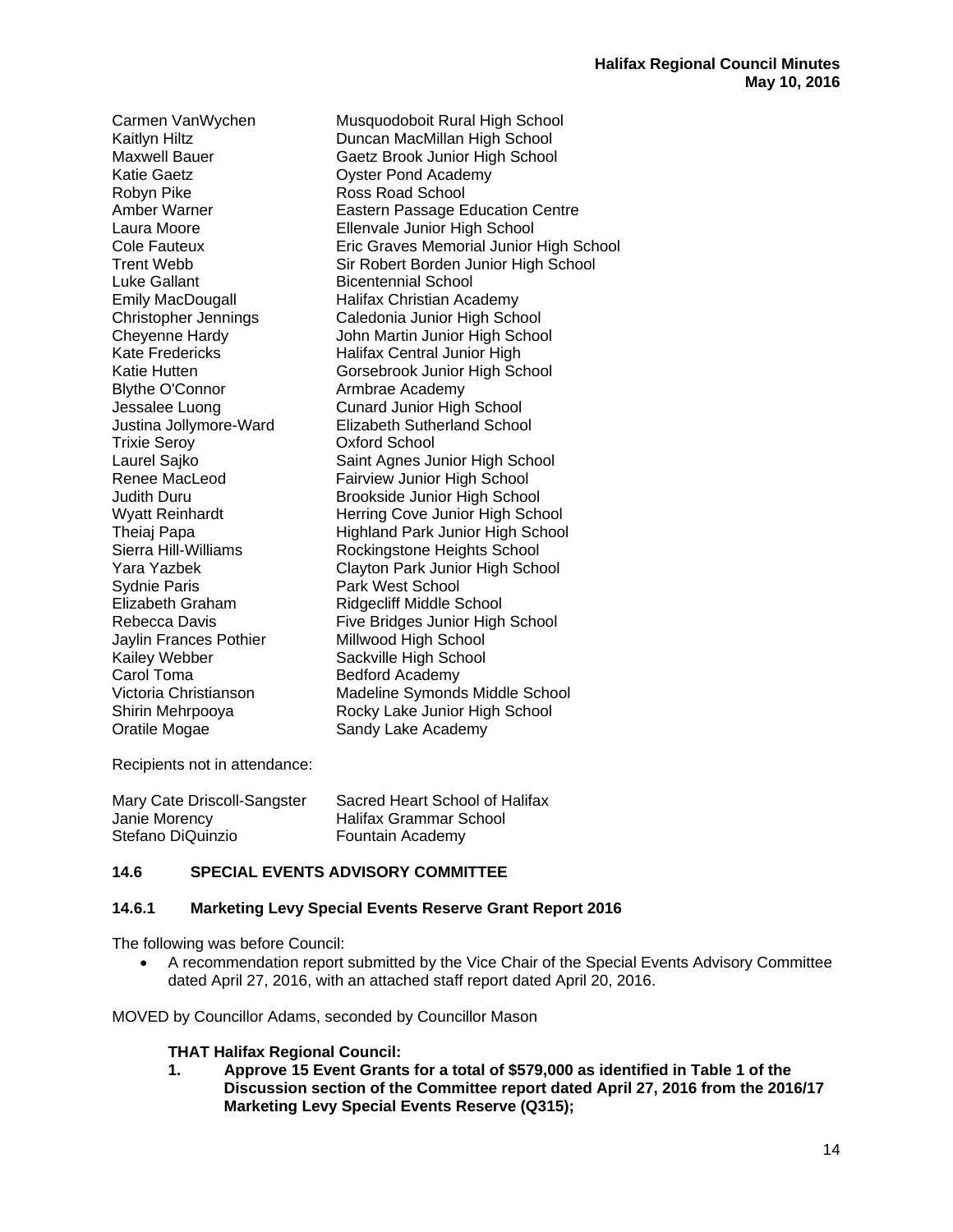- **2. Pending the approval of the 2017/18 budget, approve 10 Event Grants for a total of \$402,500 as identified in Table 2 of the Discussion section of the Committee report dated April 27, 2016 from the 2017/18 Marketing Levy Special Events Reserve (Q315); and**
- **3. Pending the approval of the 2018/19 budget, approve 9 Event Grants for a total of \$340,000 as identified in Table 3 of the Discussion section of the Committee report dated April 27, 2016 from the 2018/19 Marketing Levy Special Events Reserve (Q315).**

Ms. Denise Schofield, Manager, Program Support Services, and Ms. Elizabeth Taylor, Manager, Culture and Events, responded to questions.

Councillor Walker indicated he was concerned with the new format as outlined in the Administrative Order 2014-020-GOV because it does not address those events that have budgets under \$300,000. He suggested that Table 1 should be amended to create two tiers with the second tier addressing those events with budgets under \$300,000.

Ms. Taylor responded that staff are aware of this gap, and are reviewing the format.

# **MOTION PUT AND PASSED UNANIMOUSLY.**

Not present: Councillors Karsten and Craig

Councillor Walker indicated that rather than passing an amendment at this time, he would work with the Acting CAO to bring back amendments to the Administrative Order in regard to developing a second tier and addressing those groups whose budgets are under \$300,000.

## **15. MOTIONS**

## **15.1 Councillor Mason**

The following was before Council:

Correspondence dated April 28, 2016 from Peggy Cunningham

MOVED by Councillor Mason, seconded by Councillor Hendsbee

**THAT Halifax Regional Council request a staff report recommending best options to establish protections to the heritage and character of historic Young Avenue, including but not limited to:** 

- **1. Changes to the Land Use By-law related to lots size, coverage, frontage and dwelling count**<br>**2.** Establishing a l
- **2. Establishing a Heritage Conservation District or Heritage Streetscape.**

## **MOTION PUT AND PASSED UNANIMOUSLY.**

Not present: Councillors Karsten, Johns, and Craig.

## **15.2 Councillor Mason**

The following was before Council:

An extract of minutes from the November 20, 2012 meeting of Regional Council

MOVED by Councillor Mason, seconded by Councillor Mosher

**THAT Halifax Regional Council request a staff report regarding the discharge of the development agreement for the former Texpark site, between Halifax Regional Municipality**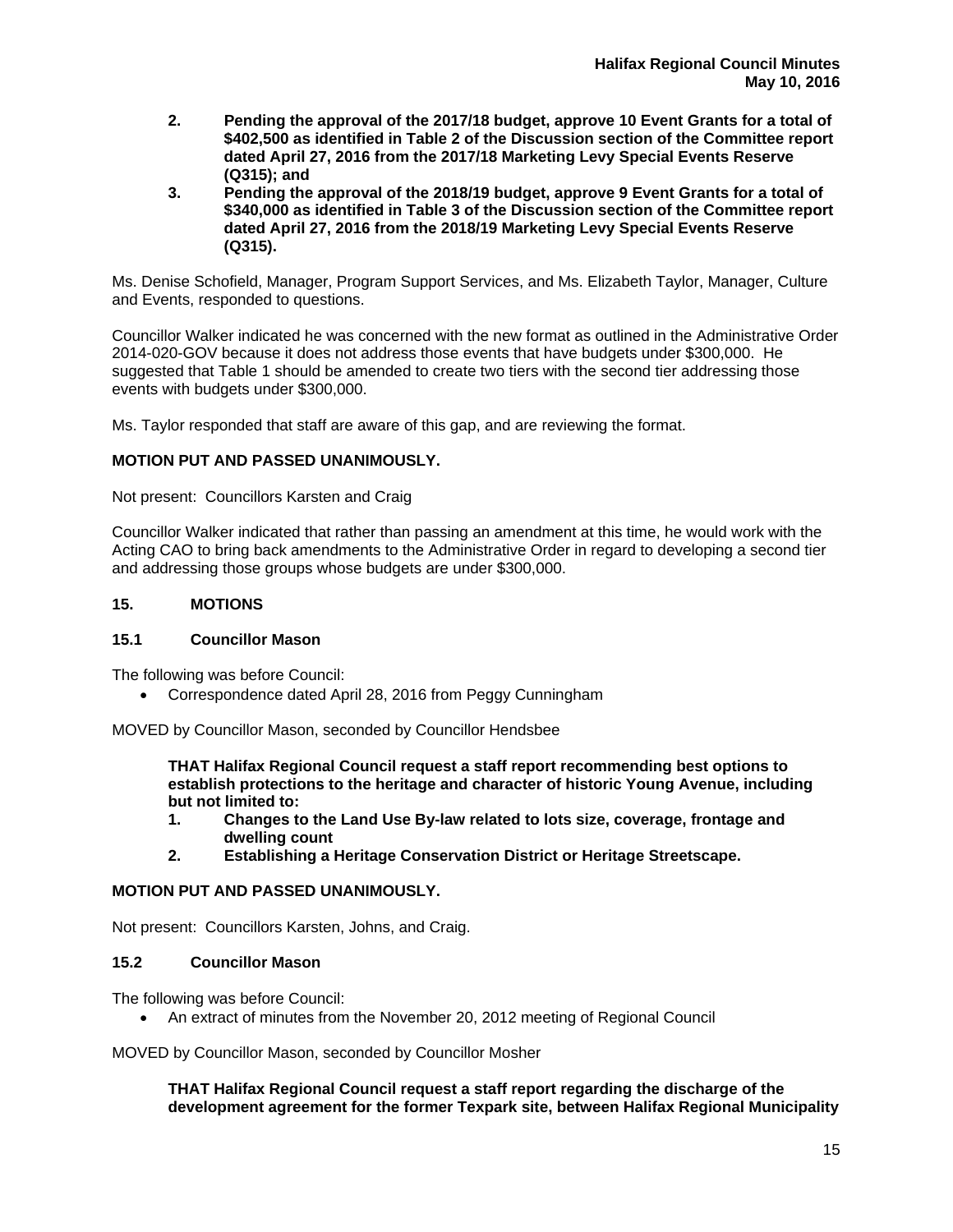**and United Gulf Developments Limited, dated November 28, 2007 and filed in the Land Registration Office as Document No. 89466073.** 

Having moved the motion, Councillor Mason advised that he had a friendly amendment to put forward, as follows:

Insert the phrase *"options with respect to the former Texpark Site including***"** after **'That Halifax Regional Council request a staff report . . .'** so that the motion reads:

 **THAT Halifax Regional Council request a staff report regarding options with respect to the former Texpark Site, including the discharge of the development agreement for the former Texpark Site, between Halifax Regional Municipality and United Gulf Developments Limited, dated November 28, 2007 and filed in the Land Registration Office as Document No. 89466073**.

Council accepted the amendment as a friendly amendment.

#### **MOTION PUT AND PASSED.** (14 in favour, 1 against)

In favour: Mayor Savage; Deputy Mayor Whitman; and Councillors: Dalrymple, Nicoll, McCluskey, Mancini, Mason, Watts, Mosher, Walker, Adams, Rankin, Johns, and Outhit.

Against: Councillor Hendsbee

Not present: Councillors Karsten and Craig

#### **15.3 Councillor Craig**

MOVED by Councillor Johns, seconded by Councillor Outhit

**THAT Halifax Regional Council request a staff report that recommends options to protect the properties at 75, 79, and 85 Sackville Crossroads from further erosion by the Little Sackville River.** 

#### **MOTION PUT AND PASSED UNANIMOUSLY.**

Not present: Councillors Karsten and Craig.

## **16. IN CAMERA (IN PRIVATE)**

Council did not convene in camera.

## **16.1 In Camera (In Private) Minutes – April 5 and 12, 2016**

MOVED by Councillor McCluskey, seconded by Councillor Watts

#### **THAT the In Camera (In Private) minutes of April 5 and 12, 2016 be approved as circulated.**

## **MOTION PUT AND PASSED.**

#### **16.2 Property Matter**

#### **16.2.1 Burnside Industrial Park – Amendment to Buy-Back Agreement – Private and Confidential Report**

The following was before Council: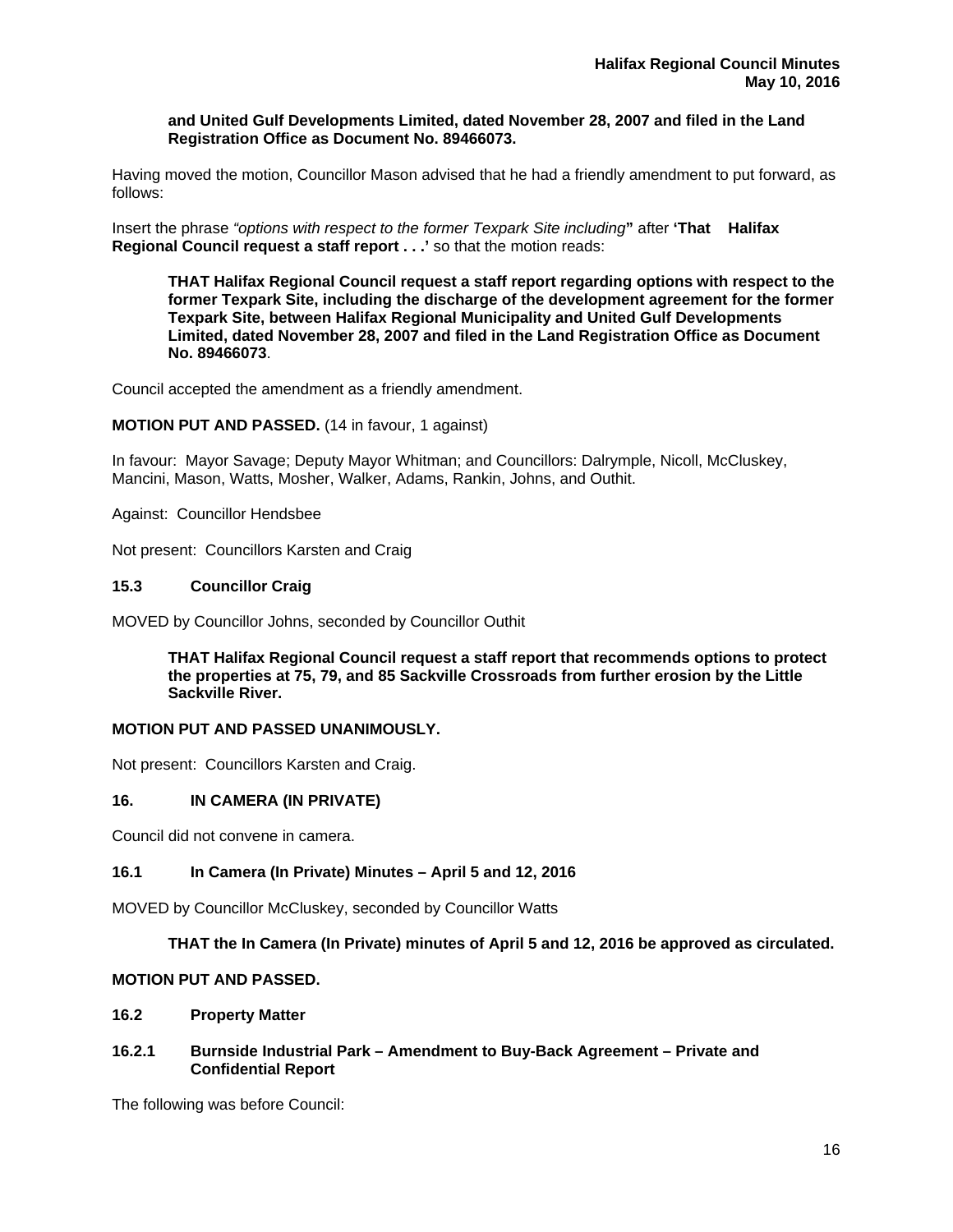A private and confidential recommendation report dated April 15, 2016.

MOVED by Councillor Mancini, seconded by Councillor Whitman

# **THAT Halifax Regional Council:**

- **1. Authorize the Mayor and Municipal Clerk to enter into an Amended Agreement of Purchase and Sale and an amended Buy-Back Agreement for the subject lands, as per the terms and conditions outlined in Table 1 of the private and confidential staff report dated April 15, 2016; and**
- **2. It is further recommended that the private and confidential staff report dated April 15, 2016 not be released to the public**.

# **MOTION PUT AND PASSED UNANIMOUSLY.**

Not present: Councillors Karsten and Craig.

# **17. ADDED ITEMS**

## **17.1 Councillor Mason – Commemoration of Edward Cornwallis**

The following was before Council:

- A Request for Council's Consideration form submitted by Councillor Mason.
- Correspondence dated May 9, 2016 from Gary Cherwonick; May 8, 2016 from Ross Haynes; and May 6, 2016 from Arthur Irwin, Richard Gilbert, Craig Walkington, Carole MacDonald, Thomas Boyd, Joel Zemel, and Brian Loughnan.

MOVED by Councillor Mason, seconded by Councillor Watts

**THAT Halifax Regional Council request a staff report with recommendations regarding a public engagement process to review and advise Council regarding possible changes to the commemoration of Edward Cornwallis on municipal assets, including Cornwallis Park and Cornwallis Street.** 

Councillor Mason advised that his intent was to request a staff report that would enable Council to move forward and gather a panel of experts that would go out into the community with a public engagement process.

A discussion ensued with those Councillors supporting the motion expressing the view that there had been misinformation among the public about what the motion would entail. It was noted that Councillors had received concerns that Council was considering eradicating the Cornwallis name from Municipal property and removing the statue at Cornwallis Park when, in fact, the motion was simply to initiate a public engagement process. Councillors opposed to the motion expressed views that the issue wasn't within the Municipality's mandate; it was an issue that was larger than the Municipality and the Province should be involved. Concerns were also expressed in regard to the cost to carry out the process, the impact on staff, and whether this process would then initiate requests for further public engagement processes of a similar nature.

## **MOTION PUT AND DEFEATED.** (7 in favour, 8 against)

In favour: Mayor Savage; and Councillors: Dalrymple, Mancini, Mason, Watts, Johns, and Outhit.

Against: Deputy Mayor Whitman; and Councillors: Hendsbee, Nicoll, McCluskey, Mosher, Walker, Adams, and Rankin.

Not present: Councillor Karsten and Craig.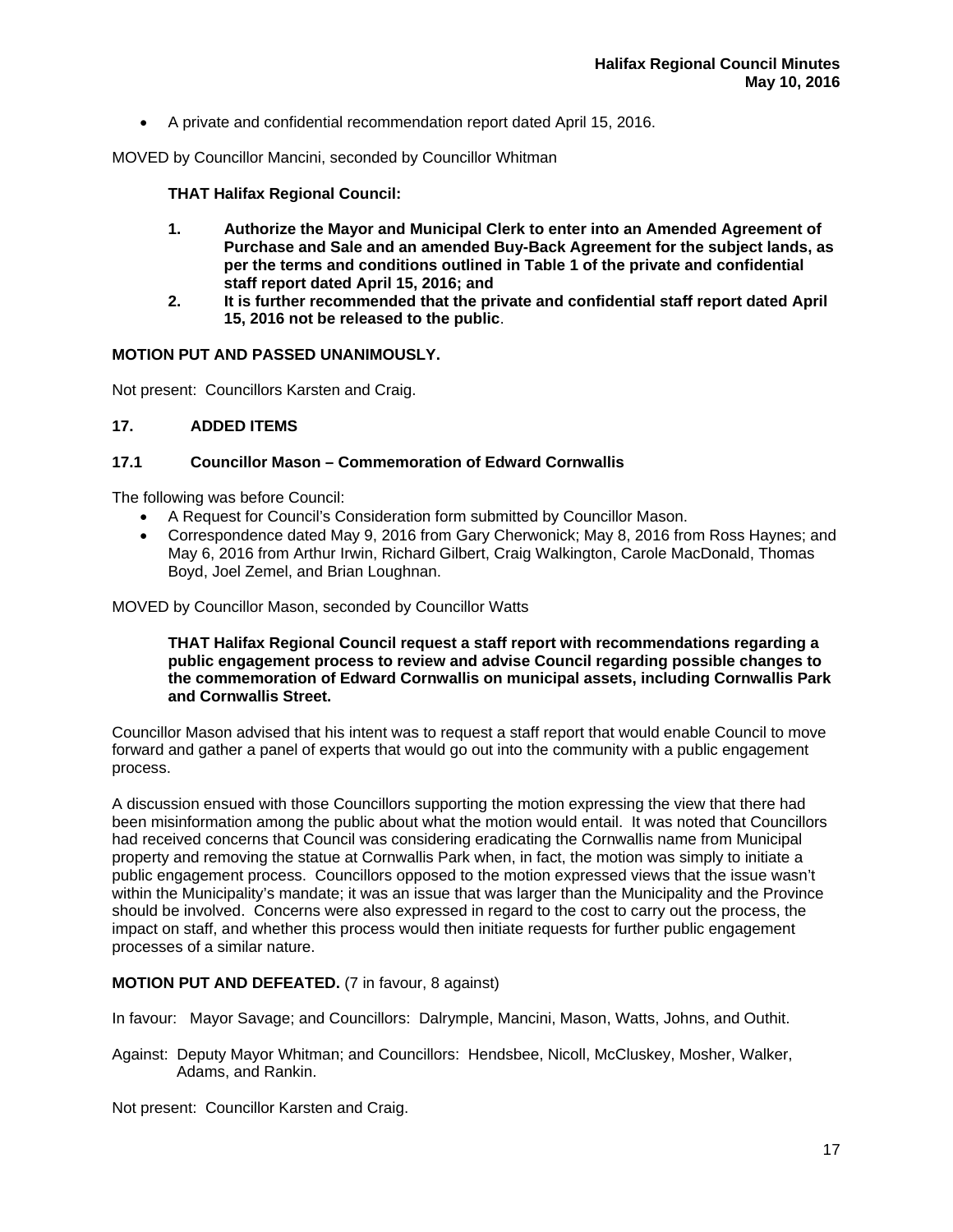# **18. NOTICES OF MOTION**

# **18.1 Councillor Watts**

TAKE NOTICE that, at the next meeting of Halifax Regional Council to be held on May 24, 2016, I propose that Regional Council request the Province to amend the HRM Charter to enable Council to implement an Interim Development Control for an area, and that the amendment include:

- (a) that Council may, by resolution, suspend or limit subdivision, development, or certain classes of subdivision or development in an identified area;
- (b) the maximum length a time the resolution may stay in effect;
- (c) that a resolution suspending or limiting may be different for different areas of the Municipality and for different periods of time providing the maximum time is not exceeded for any given area; and
- (d) that no permit or approval of any kind may be issued that is contrary to the resolution establishing the area**.**

# **18.2 Councillor Watts**

TAKE NOTICE that, at the next meeting of Halifax Regional Council to be held on May 24, 2016, I propose to request a staff report that identifies which zones outside the Centre Plan area of the Municipality currently allows and could be amended to allow for large-scale automotive dealerships and that staff be directed to return to Council for consideration of the report.

# **18.3 Councillor Watts**

TAKE NOTICE that, at the next meeting of Halifax Regional Council to be held on May 24, 2016, I propose to request a staff report on the status of the municipal strategy to engage with First Nations community on actions identified through the Truth and Reconciliation process and our commitment to partnership as passed in the Dec. 8, 2015 motion of Regional Council. The report is requested to provide an overall framework for engagement, steps to move forward on development of a strategy with a timeline for implementation, and a reporting framework to the Executive Committee.

# **18.4 Councillor Walker**

TAKE NOTICE that, at the next meeting of Halifax Regional Council to be held on May 24, 2016, I propose to move amendments to Administrative Order 58, Respecting the Delegation of Certain Authorities, the purpose of which is to delegate authority to the Chief of Police to sign agreements that last for up to five (5) years for secondments.

# **18.5 Councillor Dalrymple**

TAKE NOTICE that at the next meeting of Regional Council which will be on May 24, 2015, I intend to introduce the following motion:

 That Halifax Regional Council request a staff report on extending the Water Service Boundary along the Fall River Road from the Windsor Junction Road to Highway 2 and further along Highway Two from the Fall River Road to the Highway 102 overpass.

# **18.6 Deputy Mayor Whitman**

TAKE NOTICE that, at the next regular Regional Council meeting, to be held on Tuesday, the 24th day of May, 2016, I propose to request a staff report to explore a pedestrian connection from St. Margaret's Bay